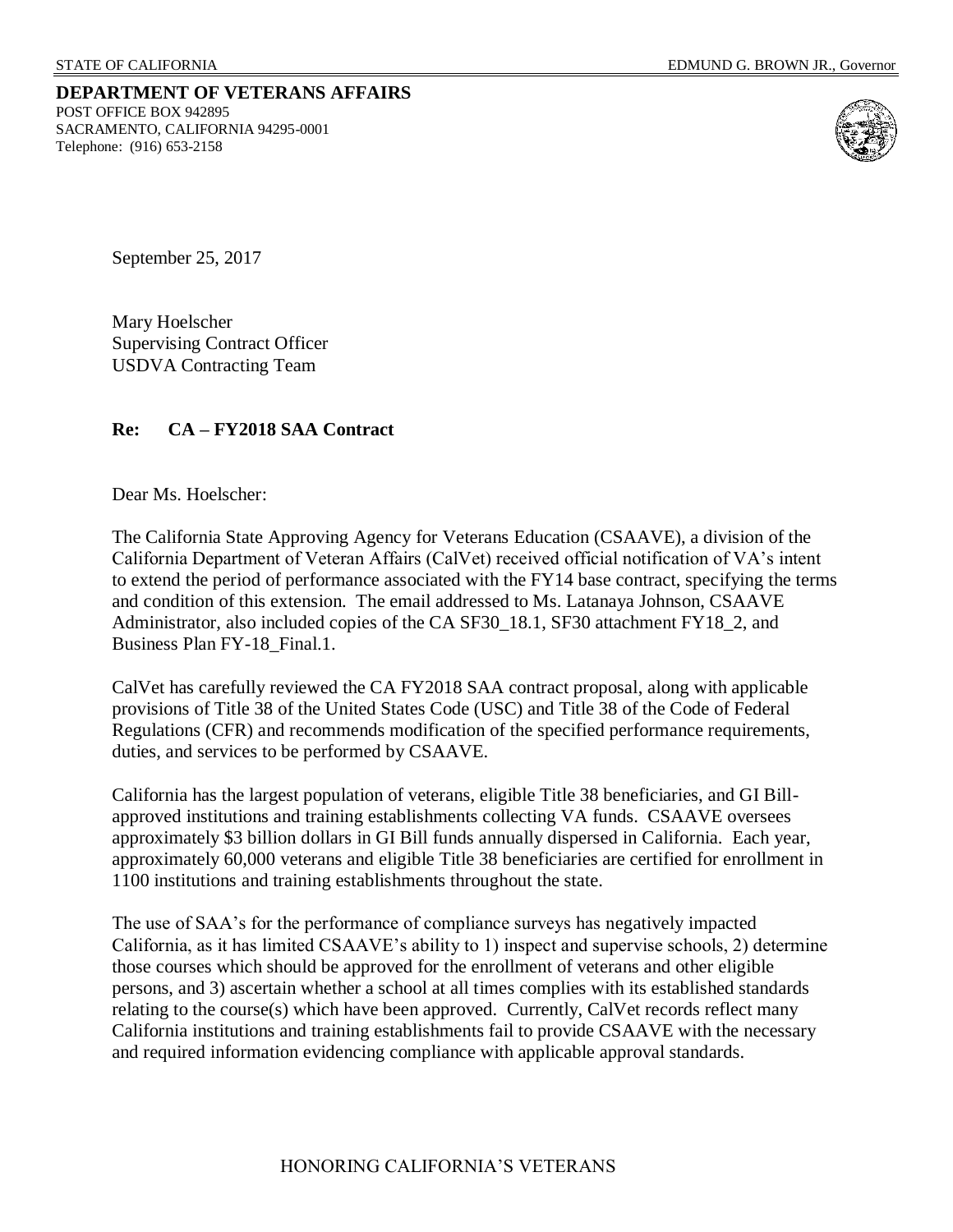Due to the current compliance survey requirements, CalVet's CSAAVE is challenged to carry out its delegated responsibilities prescribed under provisions of 38 USC, Sections 3671, 3672, 3673, 3674, and 3689 and to furnish VA with information pertaining to the activities of educational institutions and training establishments. To minimize or eliminate the risk of veterans and other eligible persons wasting or losing their earned GI Bill education benefit, CSAAVE proposes in the CA FY18 SAA contract to address inherent gaps. California proposes to modify the CA SAA FY18 contract compliance survey and performance requirements to the following:

# **Education and Training**

- Develop training for new institutions and training establishments seeking to enroll veterans and other Title 38 beneficiaries.
- Develop training for institutions and training establishments to maintain compliance with the standards and requirements for approval.

# **Outreach**

- Quarterly training events to assist new applicants with understanding VA programs, laws and requirements, necessary to obtain a grant of approval.
- Ouarterly training events to assist institutions and establishments in maintaining approval.
- Development and distribution of informational publications and promotional materials.
- CSAAVE website enhancement and updates.
- Participation in internal and external activities sponsored by industry partners and stakeholders

# **Risk based assessment surveys**

- Conduct 150 risk-based survey visits.
- Survey institutions and training establishments that have not been visited within the last 5 years.
- Survey institutions and training establishments that have not submitted an application for approval within the last 5-10 years.

Each of the proposed contract performance requirements includes the metrics by which CSAAVE can be evaluated and is critical to (1) ascertain the qualifications of educational institutions for furnishing courses of education to veterans and other eligible persons under this chapter and chapters 30 through 35 of this title and chapter 1606 of title 10, and in the supervision of such educational institutions, and (2) furnishing services in connection with such chapters. CalVet strongly believes that these recommended modifications to the CA FY18 contract are fundamentally necessary, to ensure institutions are properly educated and fully understand federal statute and regulations, institutional approval standards and requirements are met, and provides early detection of non-compliance. Failing to accomplish the aforementioned, prior to enrollment, greatly increases the number of impacted veterans and the risk of education benefit loss.